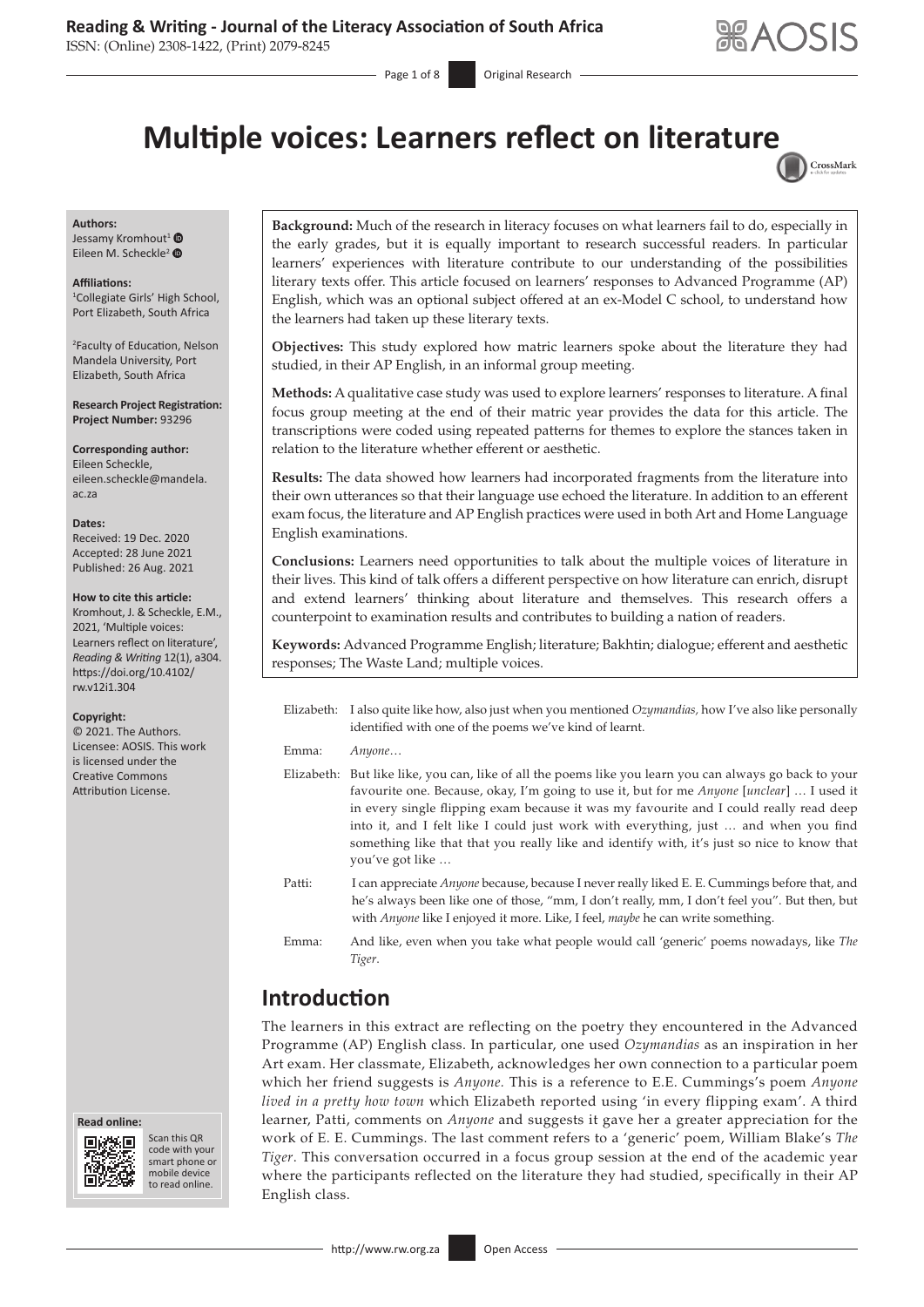This was an optional subject, from the Independent Examinations Board (IEB) curriculum, offered at an all-girls government school. So, in addition to the prescribed languages of Curriculum Assessment Policy Statement (CAPS), a Home Language and an Additional Language, these learners chose to also do AP English which focused on literary studies, including film, and expected a level of intertextuality where learners made links between the different texts studied (IEB Curriculum Statement 2008). The focus group occurred on a Saturday morning in the school library after they had completed their final English exams so this in no way contributed to any formal assessment. Instead, it was a space to reflect differently and share their various responses to literature as we were interested in how they would talk about their literary experiences.

Talking about literature is a means to make sense of it. In fact, learners themselves state they don't understand what they have read until they have spoken about it (Chambers 1996) and others appreciate literature more when they have had a chance to discuss it (Hébert 2008). Talk also provides insight into both individual learners' thinking as well as how cumulative dialogical exchange deepens participants' engagement with literature. For those concerned with improving literacy it is useful to see a vignette of school learners discussing their personal responses to literature and get a sense of the trajectory of school literacy (Cliff Hodges 2010a).

Much of our literacy research in South Africa focuses on what learners *cannot do* in relation to texts. The Progress in International Reading Literacy Study (PIRLS) tests revealed how our young learners struggle to find basic information in texts (Howie et al. 2011, 2017). While the use of decontextualised passages to assess how well learners read has been critiqued (Janks 2011; Prinsloo & Krause 2018), these tests, like PIRLS, are still an indication that our young learners struggle to make meaning from the texts. What is also worrying from the cycle of PIRLS tests is that in addition to the majority of learners not reaching the lowest benchmark, at the other end of the scale, the number of learners who achieve the highest benchmark on PIRLS has also declined (Howie et al. 2011). This means that even in the best resourced schools with a reading culture, fewer Grade 4 and Grade 5 learners reached the advanced benchmark where learners are expected to 'integrate ideas as well as evidence across a text to appreciate overall themes, understand the author's stance and interpret significant events' (Howie et al. 2017). As educators in South Africa, we need to maintain, sustain and grow any pockets of excellence as we would like to move a growing number of learners to these high benchmarks.

At one end of the education continuum is the recognition that success in early grade literacy is an important foundation for academic progress and enjoyment. So early grade literacy has been the focus of considerable research which often positions our young learners as deficient. At the other end of the education continuum, there is little qualitative research that explores matric learners' literacies and in particular their responses to literary texts. Matric learners talking about their responses to literature also provides an example of how literature can be meaningful for learners – something that testing does not explore. This article therefore examines research done with matric learners and focuses on how they talk about literature (Varga et al. 2020) to understand how they connected with the literary texts they had studied. In particular, this article focuses on learners' aesthetic stance towards literature (Rosenblatt 1991) as an indicator of both personal enjoyment and meeting the CAPS development goals for literature study.

The study of literature has always been a significant component of the English Home Language curriculum especially at the Further Education and Training (FET) level where 'Literature Study' is repeated throughout the CAPS teaching plan and warrants a two-and-a-half-hour examination. The CAPS document also suggests that at Home Language level of study, learners will develop their 'literary, aesthetic and imaginative' (CAPS 8) abilities and that through engagement with literature learners will develop a sensitivity to language 'that is more refined, literary, figurative, symbolic and deeply meaningful than much of what else they may read' (CAPS 12). The AP English curriculum extends this goal with an exclusive focus on a deep appreciation of literature in English and the development of intertextuality and connections across texts.

These learners' conversations about literature need to be contextualised and explored with reference to Rosenblatt's (1991) efferent and aesthetic approaches to literature. This will be supplemented with a discussion of talk and how Bakhtin's (1981) concepts of dialogic talk, in particular, provides a lens to examine learners' dialogic engagement and intertextual links. Bakhtin's interest in literature and his concept of double-voicedness echoed the multiple voices in *The Waste Land* which became a motif in this study.

### **Literature**

### **Sketching the research landscape**

Not much research has been written on matric learners' responses to literature or even on the relevance or importance of literary texts for youth in the South African context. Instead, research studies have, justifiably, pointed to problems or gaps in our literacy education. For example, a survey of the articles in *Reading & Writing*, looking at the titles and key words between 2015 and 2020, suggests that most research is carried out at the tertiary level (see Boakye & Linden 2018; Nkoala 2020) and includes academic literacy across faculties (see Andrianatos 2019; Drennan 2017; Esambe, Mosito & Pather 2016) as well as teacher education courses (see Kimathi & Bertram 2020; Moodley & Aronstom 2016) or teacher practices (see Cekiso 2017; Madikiza, Cekiso, Tshotsho & Landa 2018). Digital literacy has featured regularly and was the focus of a special collection in 2018. Challenges in developing literacy in the Foundation Phase feature regularly (see Cilliers & Bloch 2018; Daries & Probert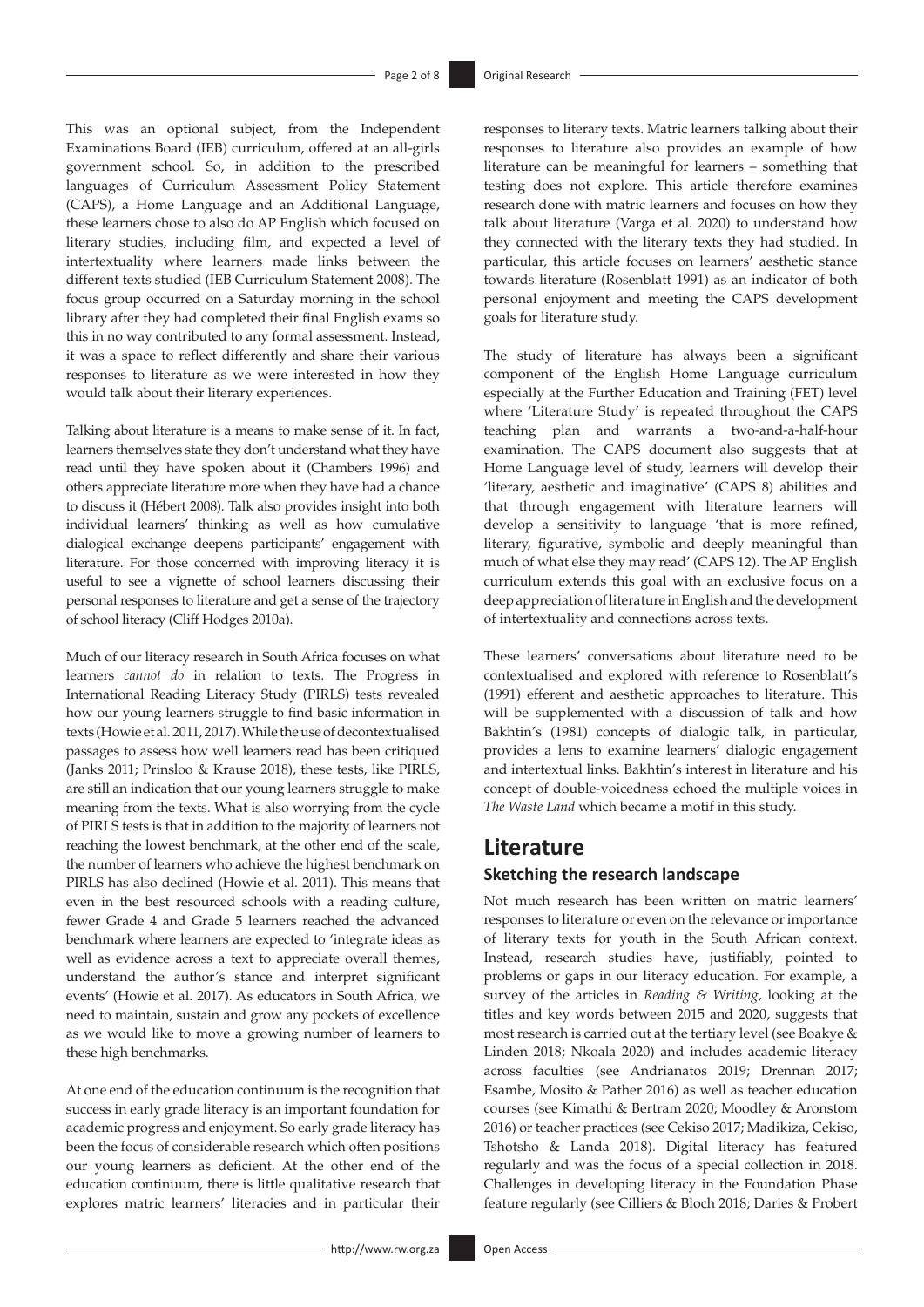2020; Nkomo 2018; Stoffelsma 2019) and less so at the Intermediate Phase (Beck & Condy 2017). As expected, multilingual challenges cut across all educational levels and include practices of code-switching and translanguaging in English First Additional Language contexts (see Akinyeye & Plüddemann 2016; Hungwe 2019). These research studies clearly reflect the over-riding concern with access to literacy, often powerful forms of literacy (see Gennrich & Dison 2018; Lloyd 2016), and the various challenges in developing levels of literacy that will enable learners, at whatever level, to exploit their literacy prowess in their personal and educational pursuits (see Olifant, Cekiso & Rautenbach 2020). Cliff Hodges (2010b) noted a similar pattern in the United Kingdom Literacy Association (UKLA) journal *Literacy,* with scant research on learners' responses to literature, especially in the higher grades.

In addition to surfacing the challenges and inequalities in the educational landscape, it is also valuable to see another side of literacy: what learners might *do* with texts beyond the requirements of passing exams, how learners talk about what they have read and how the literature they have read at school informs their personal and academic lives. Although CAPS purports to encourage an appreciation for literature, assessing learners via an examination seems to mitigate this. The National Reading Coalition (<https://nrc.org.za/>) has extended notions of reading practices. In particular, reading for pleasure and gaining insights into ourselves and the world around us has informed the President's Reading Circle initiative which seeks to cultivate:

a love of books and reading that will open our minds and hearts to new ideas and lock in opportunities that flow from a broadened understanding of the country and the world around us. ([https://nrc.org.za/president-reading-circle/\)](https://nrc.org.za/president-reading-circle/)

Ideally, learners would develop a love of reading literary texts through their engagement with these at school but this personal response needs to be affirmed and nurtured. The requirements of the examination system and the need to produce essays that meet these requirements mitigate against this (Doecke et al. 2009). Both teachers and learners are assessed on how successfully they navigate this system, which may leave little space for developing a personal response to the literature.

#### **Bakhtinian theory**

Bakhtinian theory offers several entry points to understanding learners' responses to literature. Firstly Bakhtin (1981) suggested that all literature contains echoes of previous utterances which are taken up and used afresh by different speakers. Thus, speakers recontextualise what they have read in new circumstances and nothing is completely new or original. As 'the word is born in a dialogue as a living rejoinder' (Bakhtin 1981:279), the social, interactive, generative elements of language are stressed as people draw on different levels of language in a heteroglossic mix. Secondly Bakhtin recognised different forces at play in language use, namely centripetal, a pull towards a central standardised language, and centrifugal,

an outward, sometimes playful, and colloquial language use. These two forces he suggested act in tension. The centripetal forces of language serve to pull language towards the centre and result in common unitary languages that people share (Bakhtin 1981). This understanding of languages as singular and standard ignores the contributions and purposes of the language users (Bakhtin 1981). The individual's voice, used in a dialogic context, may be fragmented, may draw on different levels and generational uses of language, and thereby exert a centrifugal force. As languages are used and speakers draw on other utterances and frame them uniquely in the mixing of 'different linguistic consciousnesses' (Bakhtin 1981:429), languages become heteroglossic and hybrid. A singular, unitary language only exists as a concept; instead there are contextualised variations in talk so there are multiple meanings expressed by multiple voices (Newell 2019). Meaning making occurs in dialogic spaces where many voices are heard, rather than monologic, teacher-dominated spaces.

#### **Understanding literary responses**

Engagement with literature and the reader's personal response has been difficult to pin down (Hébert 2008), especially among young adults. Rosenblatt (1994) proposed a distinction between efferent and aesthetic reading and argued that the reader's personal response was central to an appreciation of the text. An aesthetic stance involves a personal appreciation as opposed to an efferent approach in which the reader is concerned with finding and possibly sharing information. Although both of these responses to literature may be activated interchangeably, school engagement with literature involves 'discourse production' (Hébert 2008) in the form of examinations or essays to be evaluated. So the efferent approach, in Rosenblatt's (1991) terms, is prioritised.

An aesthetic stance, which values the 'penumbra of private feelings, attitudes, sensations and ideas' (Rosenblatt 1994:184), is based on the interactions between the readers and the text in the activity of reading. In this process, what the reader brings to the text is central to the meaning that is created. Therefore, there would be no true or singular meaning that the reader is trying to uncover. Similarly, transformative reading (Fialho 2019) focuses on reading as a literary engagement with personal connections. She suggests that this kind of reading recognises the reciprocal exchange between reader and text and suggests that through this personal involvement in the text, one's sense of self is modified and expanded or augmented as there is a personal awakening (Fialho 2019).

Responses to literature extend beyond personal involvement and appreciation. Reading literature that excites the imagination prompts learners to 'reflect on themselves as human beings as they shuttle back and forth between literature and life' (Cliff Hodges 2010b:66). Thus, their knowledge of themselves and the world expands. As the readers enter the fictional world and journey together with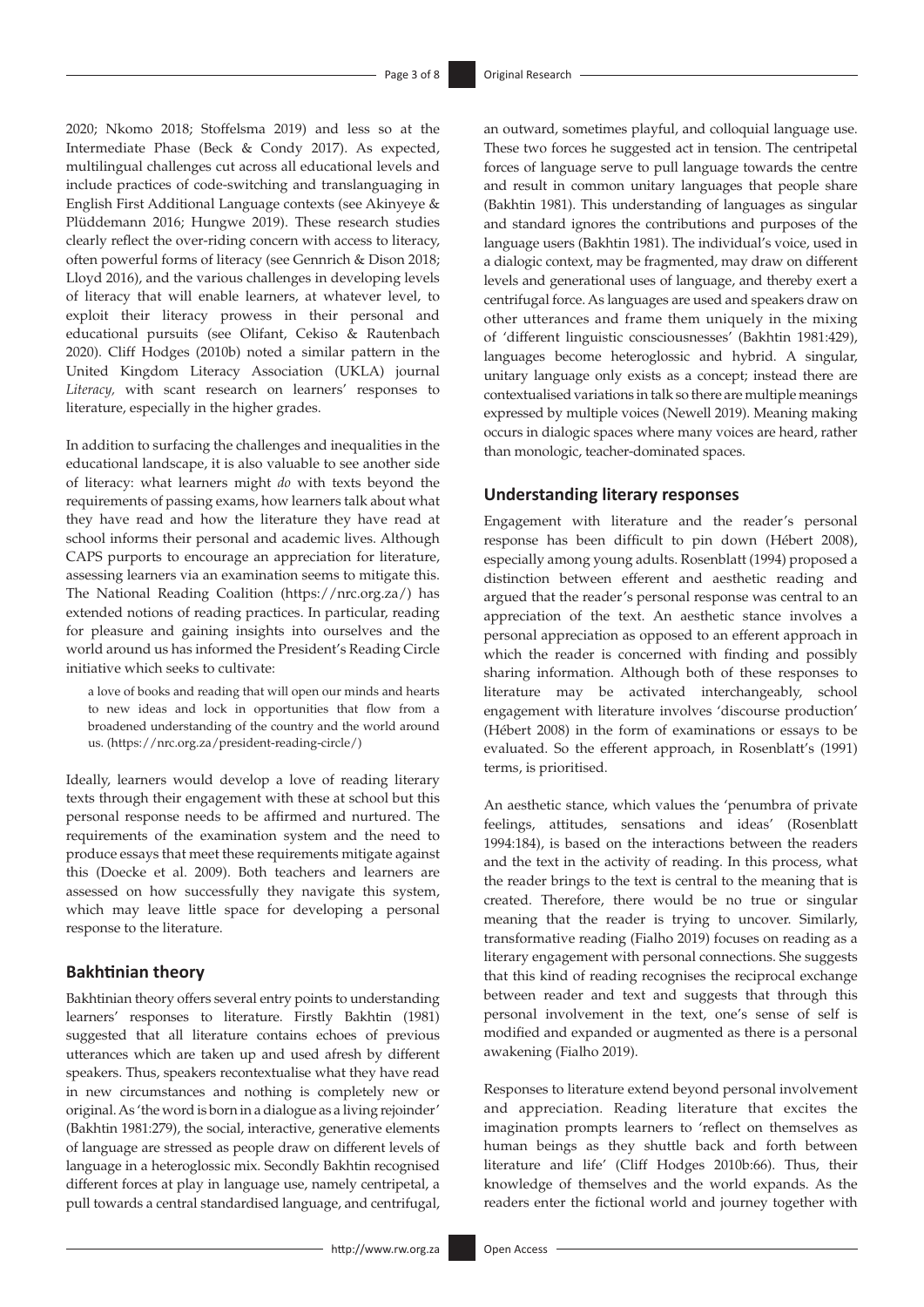the characters, they experience a vicarious world, understand choices made and develop empathy (Gabrielsen, Blikstad-Balas & Tenaberg 2019). When readers identify with a character's actions and understand the character's perspectives it can result in reducing prejudice and accepting diversity (Vezalli, Stathi, Giovannini, Capozza & Trifiletti 2015). The value of literary reading lies in the accretions of experiences and 'the power of the text to linger' (Cliff Hodges 2010b:67) and motivate re-reading and further reading.

#### **Talking literature**

A sociocultural perspective involves understanding what people do with literacy (Heath 1983) and in this case with literary texts. In particular, a sociocultural understanding involves a closer look at the meaning and meaningfulness of these texts for these learners outside of the classroom. Talking about texts provides a space to think together with others and develop an understanding from the cumulative knowledge that is shared in a collaborative enterprise (Mercer & Howe 2012). Busch (2010) argues that both the social context and the relationship between users contribute to the meaning making. If learners have not had wide exposure to books and stories as Heath (1983) recognised, then they need many opportunities to engage with books and 'require socialization into the ways of making sense of literary meaning and values' (Gabrielsen et al. 2019). This socialisation frequently occurs through talk, often at a socio-cognitive level in classrooms (Hébert 2008).

Talking about texts is central to experiencing literature and making sense of what is read (Hébert 2008). The power and possibilities for talk and learning from talk are evident in research in literature circles (Daniels 2002; King 2001) or book clubs (McMahon & Raphael 1997; Tichenor, Piechura, Diedrichs & Heins 2020) which are premised on the notion of dialogic talk to develop learning (Eeds & Wells 1989). In these examples of literary talk, speakers take up and echo the words from the text both in their meaning making and in taking ownership as 'how students talk about literature matters' (Gabrielsen et al. 2019). Talking about literary texts 'helps to confirm, extend, or modify individual interpretation and creates a better understanding of the text' (Eeds & Wells 1989:27). If a dialogic space is created in which responsiveness is encouraged, longer exchanges of exploratory talk result (Boyd, Tynan & Potteiger 2018). When learners engage in reflective talk, where they reflect on their thinking and learning processes, they begin to make meaning of their values and beliefs and the discussions that result 'can lead to the transformation of ideas and actions' (Vetter & Meacham 2018:229). Encouraging talk about the literary texts motivates thinking and reflection, especially when the educator figure wants to learn about the learners' responses to the texts (Boyd et al. 2018). Cliff Hodges (2010b) argues that it is important to pay attention to those learners who *do*  read if we want to understand the complexity of reading and to value learner voices.

# **Methodology Design**

This study was part of a larger case study (Yin 2009) investigating learners' experiences of an AP English course. This was a 2-year programme that focused on literature and intertextuality. The data for this article came from a focus group reflection at the end of the learners' matric year. As part of the case study this article offers a vignette (Creswell 2013), or a moment in time, of these learners' thinking about literature and possible connections they had made.

#### **Participants**

Eleven learners from a group of 12 participated in the final focus group meeting after completion of their final exams. The choice of meeting day and time was negotiated with the learners to fit in with their academic schedules. The participants chose to meet on a Saturday morning in the school library. All ethical procedures were complied with as permission had been sought from parents and school administration for the case study and assent or consent depending on participants' ages. Participants' anonymity was protected by the use of pseudonyms, in this case characters from literary fiction were chosen in line with the literary focus of the study.

#### **Data collection method and procedure**

The reflection session consisted of individual writing and a focus group meeting. Although this article will focus on what emerged during the focus group, the writing provided a space to focus on the AP English experience. Talk is often used as a precursor, or scaffold, for writing, so that learners try out their ideas orally (Chambers 1996) and build on each other's understanding (Beattie 2007) in preparation to write. However, writing can also be a form of thinking as Pelias (2011) suggests that in the process of writing, understanding becomes clearer. In an effort to prompt their writing and channel their thinking to their AP English, learners were also given an outline of a body and invited to reflect on the course using the metaphor of *Written on the Body*, which echoed Jeanette Winterson's (1992) eponymous novel with the palimpsest suggestion of layers of writing overlaid with later thinking. Thereafter the participants gathered and responded to the prompt on what was meaningful about their AP English experiences. This was a dialogic space 'predicated on ceding to students a degree of control of both content and behaviour' (Alexander 2018:31) where the learners took ownership of the discussion, which was supportive and respectful, thus meeting some of Alexander's criteria for dialogic learning. Besides the opening and closing remarks, the teacher was silent and instead the learners proffered their thoughts and reflections on their AP English experience and built on each other's comments. The focus group discussion was recorded and transcribed.

#### **Data analysis**

Using content analysis, the transcriptions of the focus group were coded for different themes to find repetitive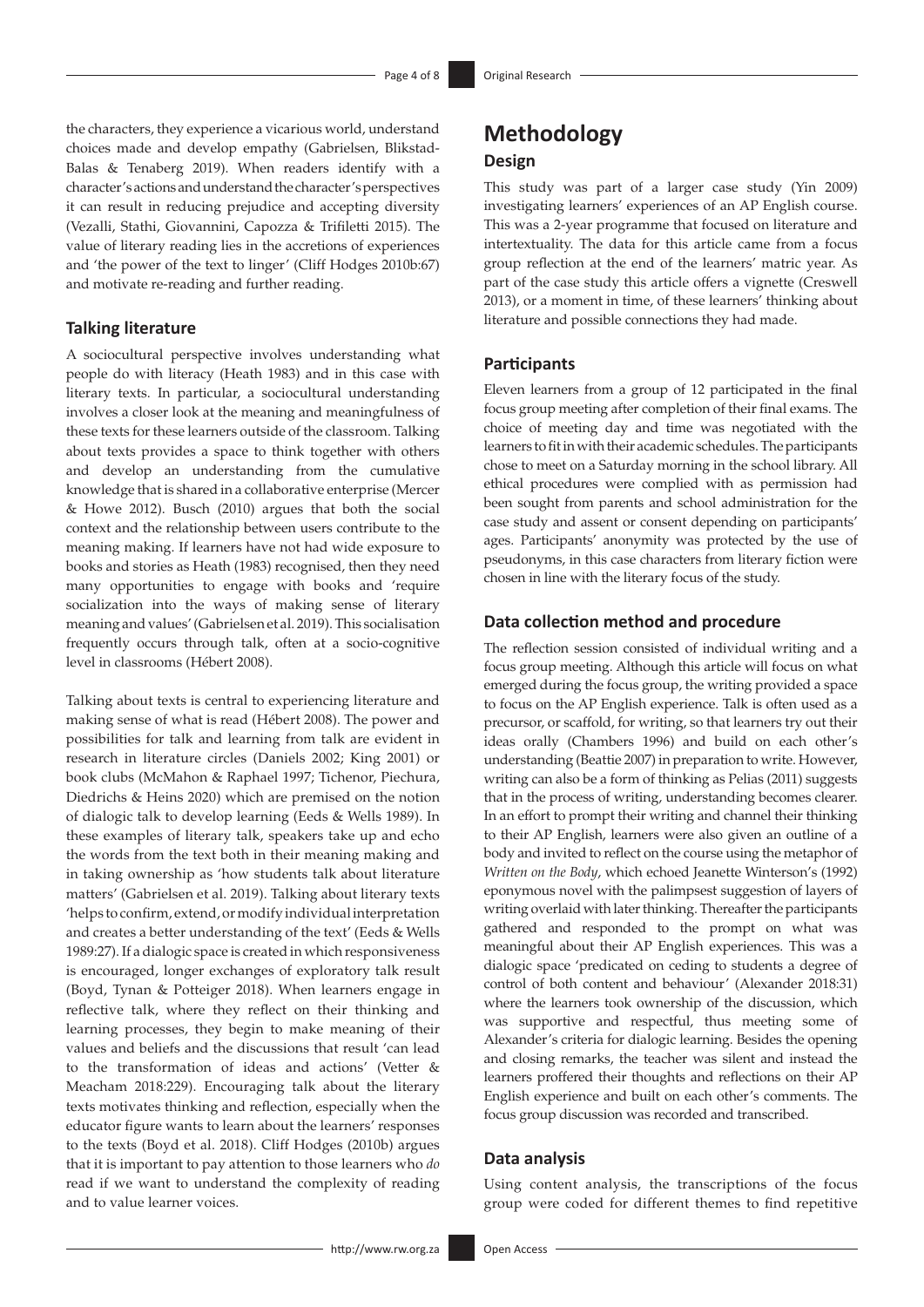patterns (Saldanha 2009). Firstly, we looked at how the learners spoke about the literary texts and how these informed different aspects of their lives. This also included particular positions and attitudes with regard to literature as they looked ahead to their future studies beyond secondary school. Unsurprisingly there was a focus on literature in their academic lives, in terms of both Home Language English and other subjects such as Art. In addition, there were specific comments on the literary engagement process of exploring poetry in particular and their growing appreciation for specific poems that resonated with individuals. In line with this qualitative approach and dialogic sharing, codes were emergent (Creswell 2013) as evidenced in the participants' utterances. The analysis also considered Rosenblatt's (1991) efferent and aesthetic stances in an effort to understand how learners used texts outside of the evaluative setting of literature examinations.

# **Findings**

As indicated, the focus group meeting occurred at the end of the matric year. As such it was an opportune moment for reflection before the participants embarked on tertiary studies and adult life. Thus, this article presents a vignette of their thinking at this moment in time. We were interested in capturing and understanding how the literature of the AP English course might have informed the thinking and lives of the participants. It should be noted that for these learners the literature and the approach to literature were all part of the AP experience; however, in the analysis we will try to disentangle these. Our focus first is on the literature and particularly the poetry and thereafter on the AP English experience

### **'The Waste Land'**

The opening extract between Elizabeth, Emma and Patti reflects the interactive and shared nature of the group who could anticipate each other's poetry preferences. Their conversation shifted from Shelley's *Ozymandias*, to E. E. Cummings's *Anyone lived in a pretty how town*, and how this poem became a resource in writing examinations. The conversation built on an understanding of Cummings' oeuvre and how this poem led to an increased appreciation of Cummings's work in general. The dialogue developed further with a reference to Blake's *The Tiger,* which is described as a 'generic' poem, or one that could appeal quite widely. In the following extract Patti reflects on how AP English lingered with her in her Art class:

| Patti: | I wish I'd used 'A hand full of dust' as a title for like<br>this thing that I did with hourglasses and skulls<br>turning into fish and stuff  that was cool. |
|--------|---------------------------------------------------------------------------------------------------------------------------------------------------------------|
| Girls: | (Laugh followed by pause)                                                                                                                                     |
| Patti: | But then I suppose also my love affair with<br>Ozymandias                                                                                                     |
| Girls: | (Chuckle)                                                                                                                                                     |
| Patti: | And um, but I had an artwork that was almost also                                                                                                             |

subconsciously more based on *Ozymandias*, well I

Scout: Almost like … ya *(Chuckles)* Patti: Right? But it was like something I didn't actually realise it was affecting me that much until like, you

In this interaction we see how Patti moves from fragments of *The Waste Land* to a recognition of how images from *Ozymandias* informed her artwork thinking. Her description of her artwork suggests a level of abstraction, and reflects how comfortable she feels with using multiple images or ideas. She refers to her love affair with the poem and, in this way, she positions herself in relation to the poem by emphasising how much she appreciates it.

know, afterwards it was like, 'Wow'.

Bakhtin's term 'generational language' (Bakhtin 1981) also ties in with the language she uses here, as she uses the word, 'dude', as well as 'like' which is littered throughout the discussion. The generational language serves to unify the participants as they are part of a particular generation of people, but it also serves to decentralise the meaning found in *Ozymandias*, as the centripetal and centrifugal forces are at play. This mixing of two different linguistic forms, sometimes from varied historical periods, in one concrete utterance is an example of Bakhtin's hybridity. As a result, this manner of mixing different languages has the possibility of creating a dynamic space that allows for new meaning, such as Patti's artwork or her ability to talk about poetry in a way that makes sense to her. This open discussion between the participants is the 'quintessential form of dialogic interaction' (Applebee et al. 2003:700) as the learners themselves lead and volunteer their own contributions as they reflect on how they used literature. In particular they seem to draw on their knowledge of literature and apply it across academic disciplines. When Elizabeth claims she used *Anyone* in 'every flipping exam', she does not specify particular subject areas, although it does seem as if it was widely applied. Similarly, Patti's artwork was infused with images from the literature they had studied in AP English and she recognises that this was done subconsciously and only on reflection did she observe the connections between her art images and literature.

Emma also draws on *The Waste Land* and recontextualises it in a different interaction:

Emma: I love the way … I actually love the way we've learnt how to intertextualise everything [*regardless of the fact that we do different poems?*] that we do in English, but I mean books that we've read in the past that we may have forgotten about. It's like, 'Oh my word! That actually, you know, it links with that'. And I find it so weird, like Anais said, when she writes Paper 3 and T.S. Eliot comes in, what I found is that when I … for arguments or discussions, or when I'm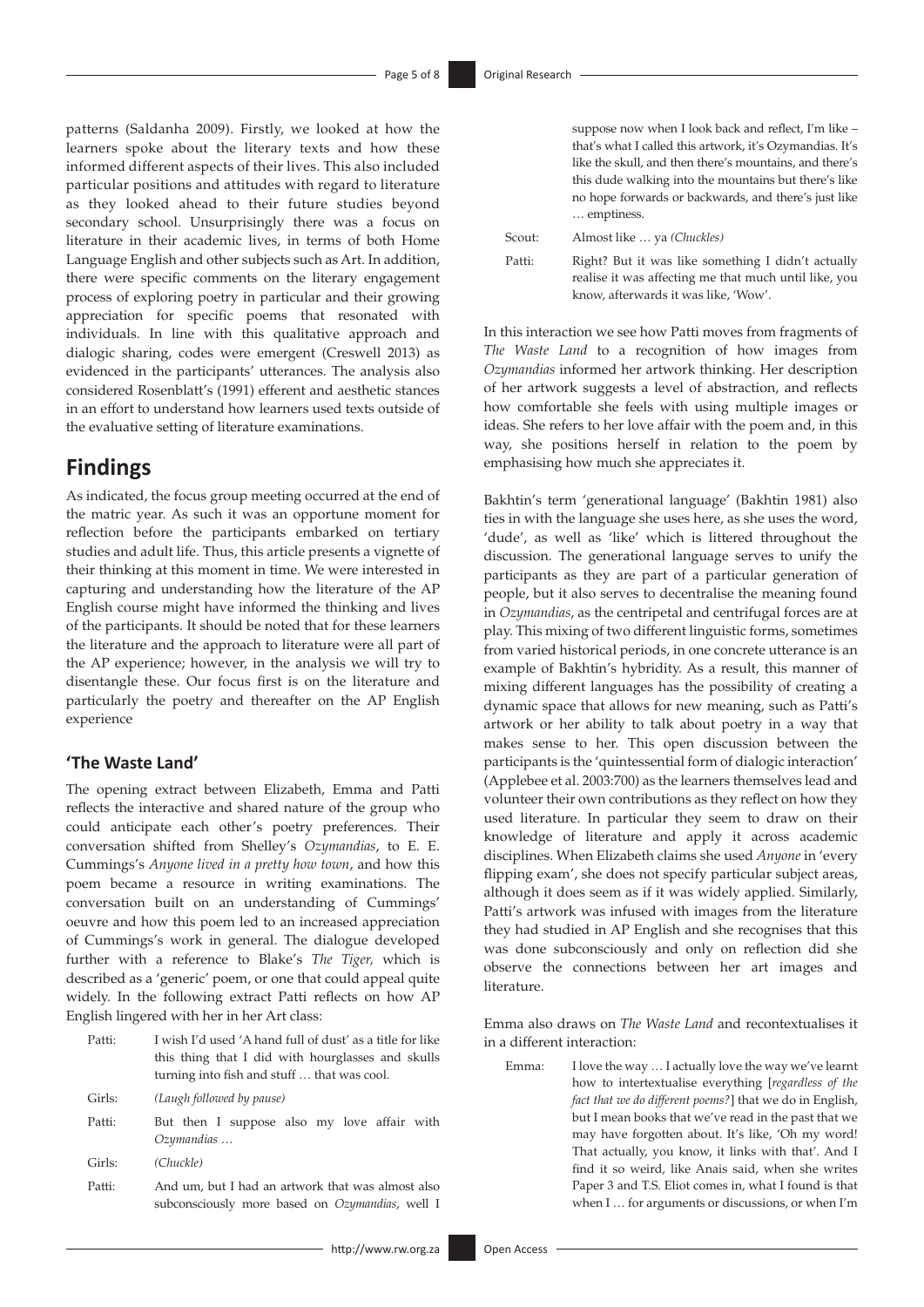trying to persuade something, *Waste Land* comes in *(giggles)* … it's like a random line from one of the poems. Then I'll actually stop, and like, 'Waaaiitt …' that kind of thing. I did this to my mom, I don't know what we were doing. I was trying to persuade her of something and I just said, 'I will show you fear …'.

Here she recognises how she has made connections across texts and has seen links to previous novels she has read so that the literary works speak to each other in her sense making. This stepping back and thinking about her thinking is a significant metacognitive indicator as she is showing an awareness of what is informing her responses to text: her previous literary encounters. In these exchanges we can see how the 'social, cognitive and metacognitive aspects … of the discussion are intertwined' (Hébert 2008:30). In addition, she draws on literary language 'for arguments or discussions', and specifically uses *The Waste Land.* In trying to persuade her mother she makes recourse to 'I will show you fear …' so the literary language of the classroom has been transposed and repurposed for persuasive family talk.

#### **'Revolutionary Road'**

Literature has the potential to challenge, cause discomfort or disrupt our thinking. Anna comments on another text, in this case the film *Revolutionary Road*, and recognises that literature can affect one on a deeper, uncomfortable level. She states:

'And for example, *Revolutionary Road* … now at first I didn't really like it because it felt far too familiar to me. I could associate myself with April and I know what she felt like, which was scary. Because you're forced to see something, realise that you identify with it, and realise that you feel that way, and that is a part of you.' (Anna)

Anna is able to identify with the character of April and, as a result, she recognises that she has the potential to think and act in a similar fashion to the character. This resonates with Zadie Smith's suggestion that literature challenges our sense of self:

A great piece of fiction can demand that you acknowledge the reality of its wildest proposition, no matter how alien it may be to you. It can also force you to concede the radical otherness lurking within things that appear most familiar. (Smith 2007)

Anna goes on to say how the literature required her to reflect on a deeper, uncomfortable level. She states that:

'Like, there was a lot of … of heavy stuff. Like *Waste Land.* But ya, other than that … like that's why like on my thing that I wrote here, 'The hands felt the grit of ideas that didn't want to be dealt with or confronted'. Like me with *Revolutionary Road.* I felt trapped and I felt suffocated, whereas the thought of comfort was no longer there anymore. But then the other hand grasps hope. It's the hope of a sunflower, the hope of the little black boy, that there *is* hope in all that darkness, which is kind of a valid.'

It is important to recognise that literature also includes the 'heavy stuff', which has the power to linger and in so doing 'provokes thought about moral social and spiritual issues'

(Cliff Hodges 2010b:67). Despite the negative associations of the poem *The Waste Land* and the film *Revolutionary Road*, Anna does make reference to more positive aspects of the literature which include her references to the Romantic poetry that was studied, which includes the poems *Ah! Sunflower* and *The Little Black Boy* by William Blake.

### **Advanced Programme English experience**

Although the pedagogy of the AP English classes is not the focus of this article, many of the learners commented on how this course informed their thinking, as they made intertextual links across literature. In addition, there were observations about practice such as Emma's comment 'that in my vocabulary "Add English" has now become a *verb*' and that she applies the thinking to her other subjects, particularly Home Language (HL) English. She is aware of the different requirements of English HL and noted:

'[*W*]ith the poetry that we're doing in class, I find all these connections and like, I want to write this, but no, it's Add English. This is normal English, just talk about the poem itself.' (Emma)

This comment suggests the more limited focus of the HL examination. The learners have developed such a familiarity with the poems that Anna says 'we have to look at the poetry as people'. She adds 'like you've met *The Tiger.* You can kind of figure out what kind of person they'd be, where they'd come from'. Other learners spoke about their awareness of literature in general. For example, Scout mentioned that 'Add English was, was a stepping stone, a launching pad'. She felt that 'we're like on the threshold of the front door, not even through the front door' and 'I'm absolutely starving. I want more literature and Add English has given me that'. Many of these responses carry suggestions of Fialho's (2019) personal awakening as the texts linger powerfully in their lives (Cliff Hodges 2010b). Anais picked up this idea of the world of literature and shared 'I started reading *Emma* by Jane Austen the other day and, okay, I don't like the main character and I'm still … I'm trying to read'.

Others looked back at their days of reading *Twilight* and contrasted it with their current reading and future goals to read *Anna Karenina*, Jane Austen and *The Book Thief* (Elizabeth), *Ulysses* (Scout) or Charles Dickens, the Brontës and Alexander Dumas (Emma). From this discussion it would seem that these are committed readers, aware of their trajectories of reading (Cliff Hodges 2010a) that extended from early grades through their AP English into future reading goals.

### **Discussion**

In these extracts we see how in the reading process, the readers bring their previous knowledge of the world and of texts to each new text they encounter (Boyd et al. 2018). This knowledge of the world and other texts that have been read informs and enhances the meaning-making process (Rosenblatt 1991). Dialogic interactions allow for rich meaning-making opportunities as the participants bring varied experiences and backgrounds (Newell 2019) to this joint interpretation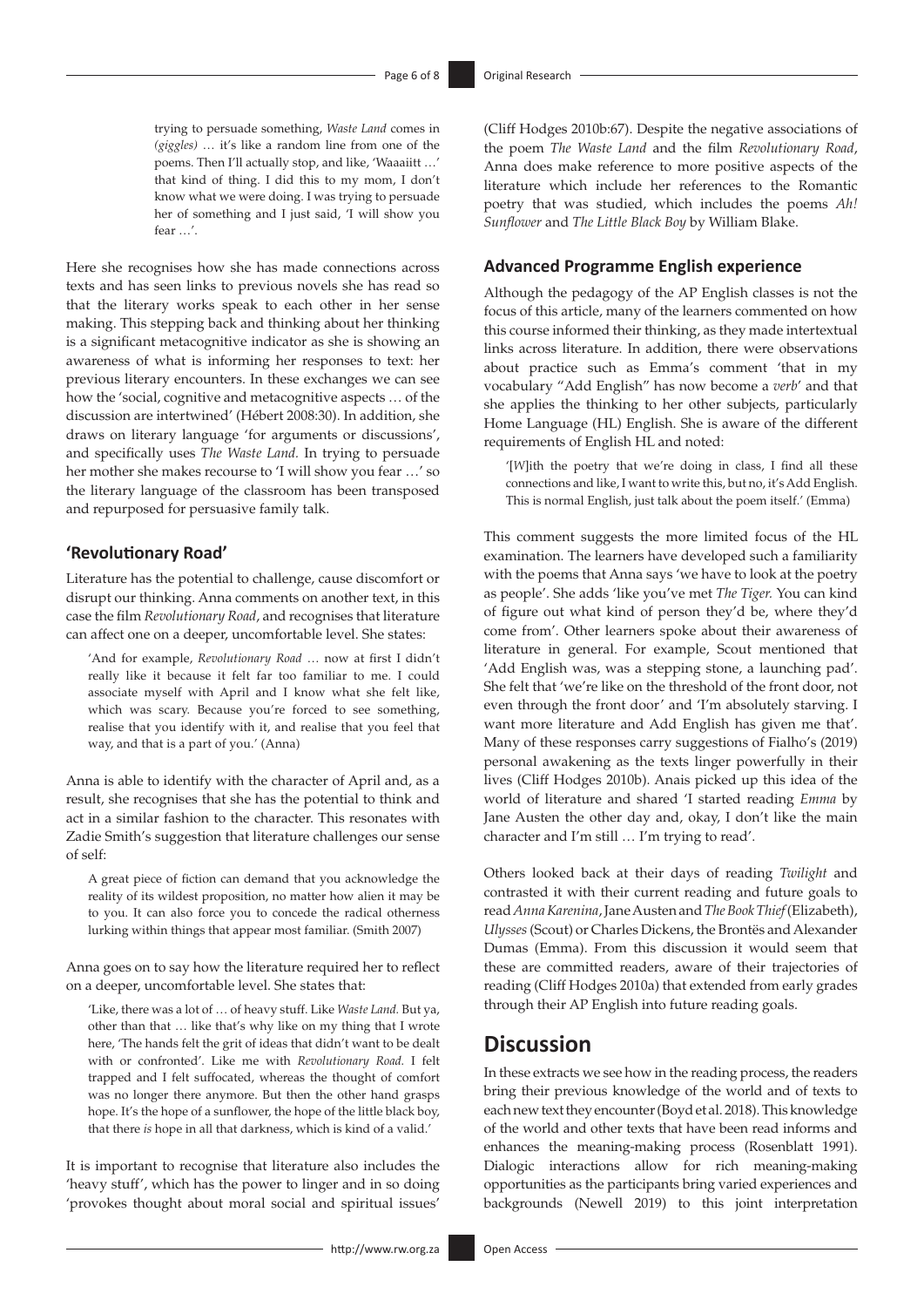exchange construction. The reader who has encountered many texts brings these multiple voices and recognises echoes and allusions in each new textual reading, in the form of a Bakhtinian dialogic exchange. This kind of reading is more than comprehension as it is rather an interplay between the previous and new (Hébert 2008) in accretions of appreciation and literary playfulness. Learners make meaning of the text as the multiple voices of the class, the teachers and the texts themselves (Newell 2019) are brought into dialogue. It seems axiomatic to suggest that the more learners have read, the more they can appreciate and draw from new texts; indeed these learners have shown how they have multiple voices to mobilise in their meaning making of future texts.

Learners who chose to be part of the AP English were expected to demonstrate their in-depth knowledge of individual texts as well as to make connections across texts and thus display intertextuality in their writing. This demonstration of understanding required an efferent approach (Rosenblatt 1991), as examinations demand a public display of knowledge (Hébert 2008). The timing of the focus group, immediately after examinations, also meant examinations were uppermost in the learners' minds. In addition to the connections to examinations and schoolwork, learners' focus group comments also included some very personal responses at the aesthetic end of the continuum. An example of this is in the opening extract where the learners commented on a personal poem, or one that resonated with an individual. Anna's strong emotional responses to *Revolutionary Road* is also at the aesthetic end of the continuum (Rosenblatt 1991). What Rosenblatt (1991) recognises is that these reading stances are not in opposition, but are often taken up interchangeably. She argues that the purpose of the text should determine the stance of the reader, so that scientific texts would require an efferent stance whereas literature, involving literary appreciation, would require an aesthetic appreciation of the images and language of this text (Rosenblatt 1991). While the learners here shuttled between efferent and aesthetic stances, they also stepped back and considered their positions with regard to literature so that for some literature was presented as a metaphorical person with whom they had a familiar relationship and for others literature could be both inspirational and aspirational, as seen in their reading goals. Literature that is inspirational is carried beyond the text and continues to reward the reader, as rereading novels can reveal new 'nuggets', according to Emma. If we want a nation of readers, we need learners who have reading goals and a strong inclination to read widely and read for pleasure. This is surely one of the major goals of our education system that needs further exploration.

# **Limitations**

This article offers a small glimpse into what learners may say and do with the literature they have read. We acknowledge that as a small-scale study at a former model C school, it might be far removed from the literacy challenges facing the majority of educators and learners in South Africa. We also do not want to suggest that these learners are in any way model learners but instead recognise that they have had educational and social advantages that have included access to a wide array of literature. Instead, our focus is to share possibilities of engagement with literature and to recognise how learners take up the texts they have encountered and recontextualise and repurpose them for various contexts.

# **Conclusion and recommendations**

In conclusion, this study has sought to understand how a group of AP English learners reflected on the role of literature in their lives, both in and out of school. Although this vignette presents a window in time, their multiple voices suggest a trajectory of reading that has led to this appreciation of literature and a sense of future readings. If we are to build a reading culture, we need to open up spaces for learners to talk about their reading and exchange ideas. In addition to providing suitable and varied books, we need more informal spaces where the voices of the learners can explore the voices of the literature in an aesthetic rather than an efferent approach. If research is to be of any value, it needs to feed back into the quality of teaching and learning in the classroom (Cliff Hodges 2012) and allowing multiple viewpoints is an encouraging shift towards developing a personal response to literature. In this way, we need no longer live in a 'waste land', but we are able to occupy a rich and generative space that gives people the freedom to encounter literature through multiple perspectives.

# **Acknowledgements Competing interests**

The authors have declared that no competing interest exists.

### **Authors' contributions**

J.K. did the original research, generated and analysed the data together with her supervisor, E.M.S. E.M.S. reanalysed the data and wrote this article.

### **Ethical considerations**

All ethical procedures were observed: permission was sought and approved from the Nelson Mandela central ethics committee. Permission was sought and approved from the school principal, parents and learners as well as from the Department of Basic Education (H15-EDU-ERE-014).

#### **Funding information**

This work was undertaken as part of a South African National Research Foundation (NRF) funded project entitled 'Dialogic engagement between local and university communities: Enabling agency towards active citizenship in the context of education'. Grant number 93296.

#### **Data availability**

Transcriptions of the focus group discussion are available from the authors.